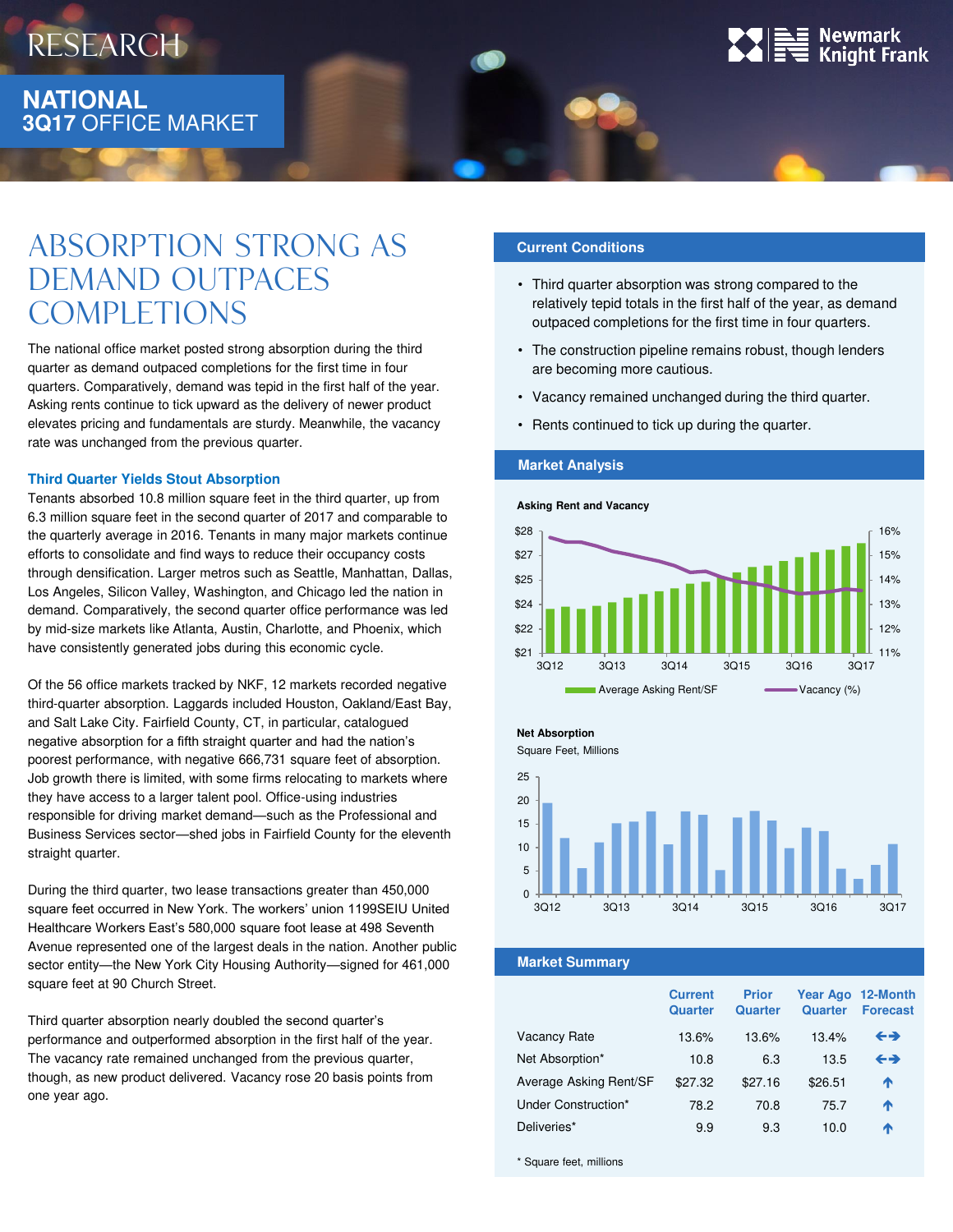## **NATIONAL 3Q17** OFFICE MARKET



#### **Construction Persists**

For the first time since the third quarter of 2016, absorption outpaced completions, which totaled 9.9 million square feet. So far in 2017, completions total 31.6 million square feet. However, space under construction remains significant, at 78.2 million square feet, up from 75.7 million square feet in the third quarter of 2016. Typically, construction remains robust as a cycle matures. Regulators would like to see construction reigned in to create a better supply/demand balance in the years ahead.

## FOR THE FIRST TIME SINCE THE THIRD QUARTER OF 2016, absorption outpaced **COMPLETIONS**

Overall, U.S. office construction remains under control, at 1.6% of standing inventory. However, some markets exceed this threshold and bear watching, including Manhattan, San Francisco, and Silicon Valley markets whose construction pipeline relative to total inventory tops 3%.

Manhattan continues to lead all markets with 13.9 million square feet in the pipeline, followed by Washington, DC, San Francisco and Dallas. A number of notable projects are ongoing, including Salesforce Tower in downtown San Francisco; the expansion of Amazon's downtown Seattle campus; and several towers and boutique buildings in Manhattan.

While much has been made of the millennial workforce preferring downtown work environments, some suburban markets are succeeding by creating walkable, active office settings. Some financial services firms, in particular, are locating operations outside traditional downtown areas in order to reduce occupancy costs. For more information on this trend, please see our recent [NKF white paper](http://www.ngkf.com/Uploads/FileManager/NGKF_Financial_Services_White_Paper.pdf) on the evolution of the financial services industry and its impact on U.S. office space.



#### **Vacancy Remains Unchanged**

The vacancy rate was unchanged from the 13.6% posted in the previous quarter. While third quarter absorption was strong, it is still down from the peak of the cycle in 2014-16. Orlando recorded the lowest vacancy rate, at 7.0%, while Northern New Jersey posted the nation's highest vacancy rate at 22.5%. Many pharmaceutical companies there are shedding office space. A recent [NKF white paper](http://www.ngkf.com/Uploads/FileManager/NGKF-White-Paper-Suburban-Office-Obsolescence.pdf) explores the options for property owners in Northern New Jersey who may be seeking to repurpose or raze obsolete space. Two other markets had 20%-plus vacancy rates: Oklahoma City and Houston.

There has been little fluctuation in vacancy over the past five quarters, suggesting the market has been near equilibrium for some time. Absorption may be past its peak, but construction starts may also have peaked. Importantly, office jobs (primarily the sectors of information, technology, finance, and professional/business services) continue to grow steadily in the aggregate. Overbuilding is not yet a concern in a macro sense since construction relative to existing inventory is less than 2%, however some markets may soon be challenged if demand falls below the pace of new supply and groundbreakings persist.

## U.S. office construction remains under control, at 1.6% of standing inventory

The third quarter ended with 101.6 million square feet of available sublease space, equal to 2.1% of the total office inventory. This is up from the cyclical low of 1.7% of inventory in 2014. However, the sublet vacancy rate remains low relative to the 2.7% peak during the financial crisis and the 5.4% peak after the dot-com bust. Manhattan has the largest supply of available sublease space on an absolute basis, at 11.8 million square feet, but Silicon Valley has the most on a percent-ofinventory basis, at 5.5%.



Source: CoStar, NKF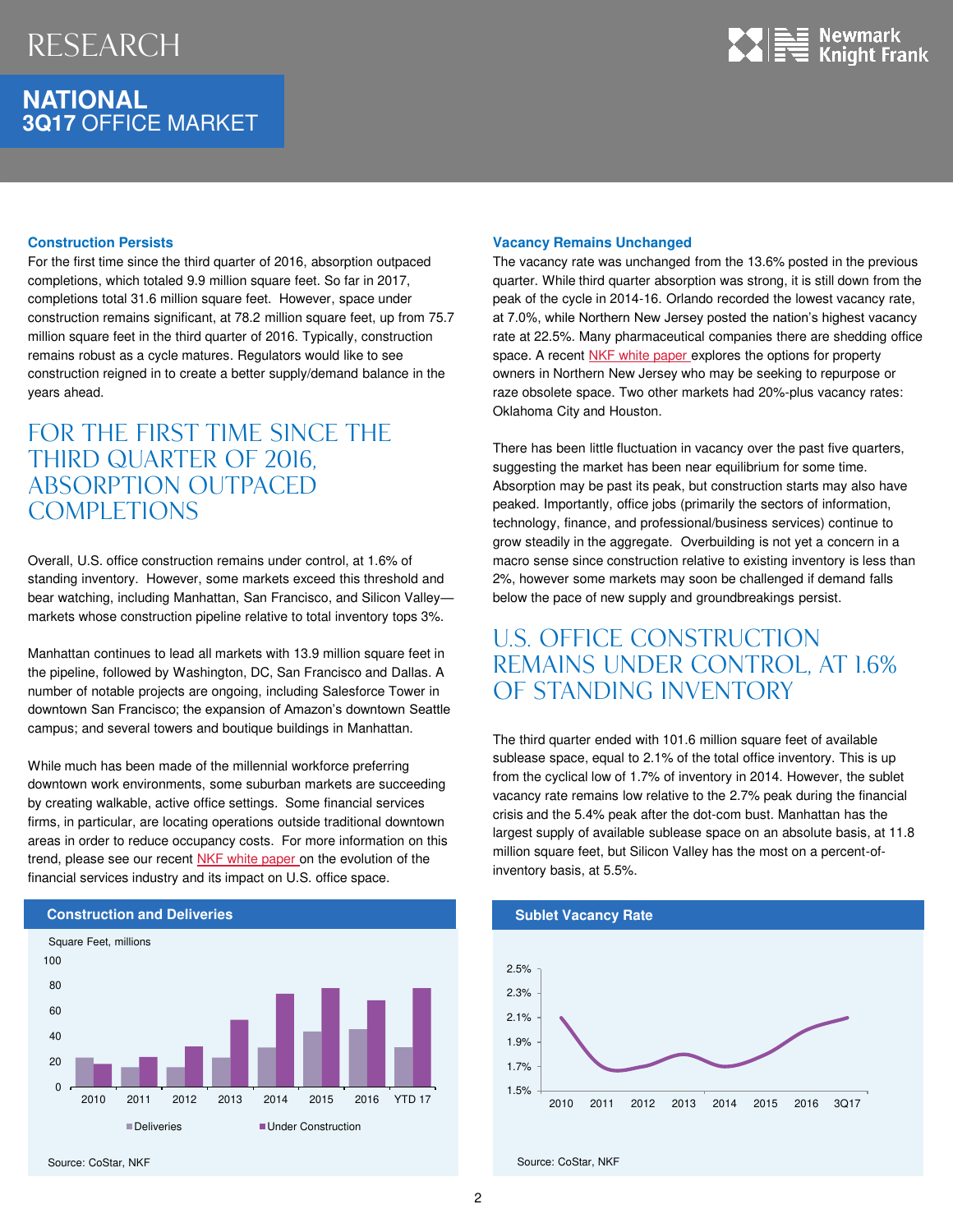## **NATIONAL 3Q17** OFFICE MARKET



#### **Asking Rents Continue to Tick Upward**

Rent growth continues to tick upward, supported by sturdy demand. The average asking rent across the U.S. ended the quarter at \$27.32/SF gross, up 0.6% from the second quarter. Year-over-year growth was 3.1%. Notably, Oklahoma City, Oakland/East Bay, and Orange County, CA each experienced double-digit rent growth during the past four quarters. Oklahoma City, in particular, has benefitted from citywide revitalization efforts such as the Metropolitan Area Projects (MAPS) public works capital improvement program, which has allowed rents and property values to rise. Long Island stands out among major markets for its asking rent year-over-year decline; the average is down 1.5%. However, asking rents increased slightly during the third quarter.

#### **The Outlook**

The overall macroeconomic outlook for the U.S. remains uncertain. In September, the federal government temporarily bypassed a shutdown and default with the passage of the Continuing Appropriations Act and Supplemental Appropriations for Disaster Relief Requirements Act, 2017. The measure suspends the federal debt ceiling and funds the government through early December, while concurrently approving emergency aid for the recent Hurricane Harvey and Hurricane Irma disasters. Houston and Miami, in particular, are likely to face some headwinds in the office market. The construction industries, however, are likely to remain busy with rebuilding efforts.

A potential year-end interest rate hike and the Congressional decision on the FY 2018 budget are both likely to impact domestic spending. Despite this, if the labor market can sustain its current level of hiring, it will support leasing activity and absorption as the year progresses.

In the second quarter, GDP growth was healthy, at 3.1% on an annualized basis. Notably, second quarter GDP was the highest since the first quarter of 2015. These conditions point to a strengthened economy and were reflected in this quarter's office market performance. However, economic growth may moderate with the impending year-end Congressional and Federal Reserve Bank decisions.

Tighter lending standards had been keeping new supply in line with demand, but construction is once again elevated, which is likely to slow rent growth. Some markets are experiencing high levels of construction, but others are experiencing a reduction of their construction pipelines, as deliveries outpace groundbreakings. The overall balance between supply and demand suggests the U.S. office market still has room to expand.

Of particular note, Amazon announced plans to add a second North American headquarters, sparking interest among metros across the nation. The tech firm requires a minimum of 500,000 square feet of existing space in the near term for a move anticipated for 2019, with the potential to expand into 8 million square feet through 2027. The new headquarters would be a boost to Amazon's chosen jurisdiction, as a projected 50,000 jobs would be added, potentially spurring investment and driving activity to the winning market.

#### **Select Leasing Transactions**

| <b>Tenant</b>                           | <b>Market</b>     | <b>Building</b>      | <b>Type</b>       | <b>Square Feet</b> |  |
|-----------------------------------------|-------------------|----------------------|-------------------|--------------------|--|
| 1199SEIU United Healthcare Workers East | New York, NY      | 498 Seventh Avenue   | <b>Direct New</b> | 580,000            |  |
| Ally Financial Inc.                     | Charlotte, NC     | 601 S. Tryon Street  | <b>Direct New</b> | 542,000            |  |
| New York City Housing Authority         | New York, NY      | 90 Church Street     | <b>Direct New</b> | 461,000            |  |
| Facebook Inc.                           | San Francisco, CA | 181 Fremont Street   | <b>Direct New</b> | 432,000            |  |
| <b>NRG Energy</b>                       | Houston, TX       | 910 Louisiana Street | Sublease New      | 431,307            |  |
|                                         |                   |                      |                   |                    |  |
| <b>Select Sales Transactions</b>        |                   |                      |                   |                    |  |
|                                         |                   |                      |                   |                    |  |
| <b>Building</b>                         | <b>Market</b>     | <b>Sale Price</b>    | <b>Price/SF</b>   | <b>Square Feet</b> |  |
| 375 Hudson Street                       | New York, NY      | \$580,000,000        | \$533             | 1,088,126          |  |
| 1900-2000 University Avenue             | San Mateo, CA     | \$540,000,000        | \$1,197           | 451,000            |  |
| 333 Market Street                       | San Francisco, CA | \$500,000,000        | \$763             | 655,398            |  |
| 222 Second Street                       | San Francisco, CA | \$487,600,000        | \$1,078           | 452,418            |  |
| 300 E Street SW                         | Washington DC     | \$359,572,400        | \$593             | 605,897            |  |
|                                         |                   |                      |                   |                    |  |

.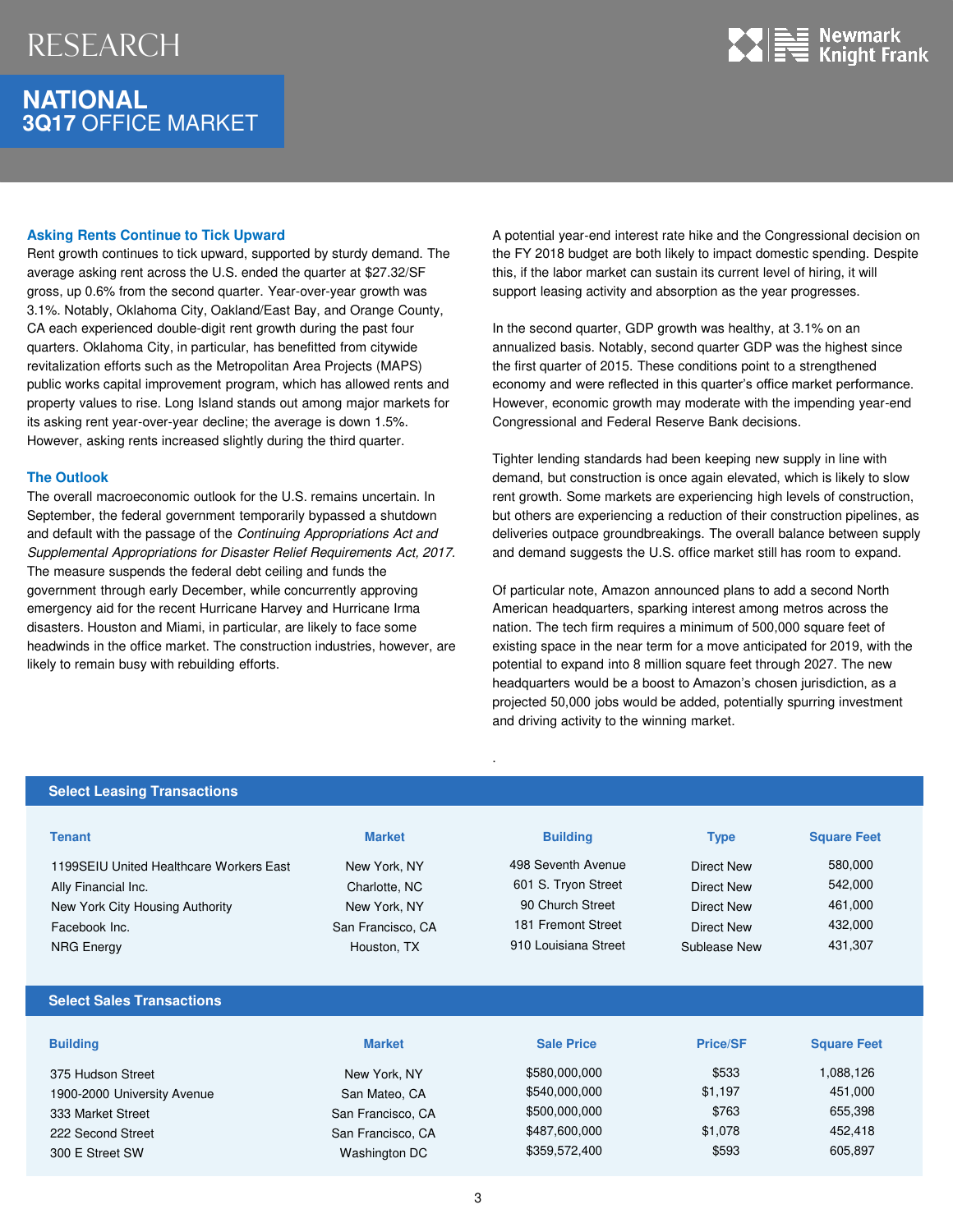### **NATIONAL 3Q17** OFFICE MARKET



**www.ngkf.com**

### **Market Statistics**

| <b>Market</b>          | <b>Inventory SF</b>      | <b>SF Under</b><br><b>Construction</b> | <b>SF Absorbed</b><br><b>This Quarter*</b> | <b>SF Absorbed</b><br>YTD* | % Vacant       | <b>Average Asking</b><br><b>Rent/SF</b> |
|------------------------|--------------------------|----------------------------------------|--------------------------------------------|----------------------------|----------------|-----------------------------------------|
| Atlanta                | 145,266,656              | 3,731,893                              | 79,304                                     | 240,322                    | 17.2%          | \$25.07                                 |
| Austin                 | 59,610,887               | 366,746                                | $-96,225$                                  | 825,510                    | 10.8%          | \$33.45                                 |
| <b>Baltimore</b>       | 80,353,716               | 1,207,551                              | $-36,188$                                  | 695,617                    | 12.5%          | \$23.07                                 |
| <b>Boston</b>          | 182,936,626              | 3,214,492                              | 238,508                                    | 531,554                    | 11.60%         | \$34.23                                 |
| Broward County, FL     | 33,931,108               | 127,068                                | 87,190                                     | 145,049                    | 11.8%          | \$26.47                                 |
| Charleston, SC         | 13,973,163               | 205,000                                | 10,161                                     | 190,321                    | 8.8%           | \$22.30                                 |
| Charlotte              | 70,865,195               | 1,876,913                              | 337,316                                    | 1,252,536                  | 11.4%          | \$24.62                                 |
| Chicago                | 253,067,158              | 1,958,206                              | 620,715                                    | 1,027,427                  | 17.8%          | \$27.43                                 |
| Cincinnati             | 37,240,586               | 264,000                                | $-83,026$                                  | $-310,799$                 | 18.5%          | \$19.46                                 |
| Cleveland              | 36,223,060               | 324,575                                | 155,715                                    | 379,178                    | 16.2%          | \$18.14                                 |
| Columbia, SC           | 16,277,316               | 51,773                                 | 83,153                                     | 118,142                    | 8.5%           | \$17.32                                 |
| Columbus               | 56,993,806               | 254,000                                | 147,074                                    | 418,261                    | 9.9%           | \$18.10                                 |
| Dallas                 |                          |                                        | 836,948                                    |                            | 19.2%          | \$24.62                                 |
|                        | 230,435,358              | 5,225,818                              |                                            | 1,350,281                  |                |                                         |
| Delaware<br>Denver     | 16,453,875<br>95,550,016 | 160,000<br>3,566,699                   | $-47,410$<br>338,494                       | 35,606<br>692,228          | 16.1%<br>15.1% | \$24.96<br>\$26.07                      |
|                        |                          |                                        |                                            |                            |                |                                         |
| Detroit                | 74,988,230               | $\mathbf{0}$                           | 180,234                                    | 386,823                    | 17.0%          | \$19.38                                 |
| Fairfield County, CT   | 41,492,665               | $\mathbf 0$                            | $-666,731$                                 | $-422,211$                 | 15.1%          | \$38.08                                 |
| Fresno                 | 19,691,125               | 74,436                                 | $-56,745$                                  | 37,715                     | 12.1%          | \$28.42                                 |
| Greenville, SC         | 16,538,938               | 55,000                                 | 2,140                                      | $-147,741$                 | 9.7%           | \$19.50                                 |
| Houston                | 203,659,358              | 1,974,381                              | $-499,034$                                 | $-2,070,254$               | 21.8%          | \$28.04                                 |
| Indianapolis           | 62,247,401               | 365,500                                | 202,367                                    | 848,734                    | 9.3%           | \$18.62                                 |
| Inland Empire, CA      | 31,211,134               | 56,500                                 | 4,236                                      | 250,003                    | 11.0%          | \$19.90                                 |
| Jacksonville           | 31,560,352               | 45,000                                 | 117,117                                    | 460,574                    | 11.9%          | \$19.13                                 |
| <b>Kansas City</b>     | 81,392,372               | 150,000                                | 567,314                                    | 1,259,570                  | 9.6%           | \$19.08                                 |
| Las Vegas              | 36,378,913               | 124,900                                | 18,506                                     | 231,453                    | 17.4%          | \$20.27                                 |
| Long Island            | 54,499,037               | 61,968                                 | 226,515                                    | 239,723                    | 9.2%           | \$26.38                                 |
| Los Angeles            | 197,667,029              | 1,510,033                              | 959,655                                    | 1,705,076                  | 14.4%          | \$38.03                                 |
| Manhattan              | 442,104,814              | 13,895,268                             | 1,039,357                                  | $-2,867,498$               | 7.5%           | \$75.87                                 |
| Memphis                | 34,142,813               | 150,571                                | 106,550                                    | 493,302                    | 15.0%          | \$16.82                                 |
| Miami                  | 47, 167, 457             | 879,094                                | 241,782                                    | 678,887                    | 11.0%          | \$35.06                                 |
| Milwaukee              | 46,626,682               | 22,000                                 | 1,825                                      | 126,464                    | 9.6%           | \$17.05                                 |
| Minneapolis            | 115,615,108              | 1,316,715                              | 50,047                                     | 102,127                    | 12.5%          | \$18.45                                 |
| Nashville              | 53,072,730               | 1,288,998                              | 103,489                                    | 221,002                    | 7.3%           | \$26.27                                 |
| New Jersey Northern    | 168,749,767              | 769,929                                | 162,459                                    | $-836,981$                 | 22.5%          | \$28.59                                 |
| New Jersey Southern    | 16,715,724               | 472,376                                | $-16,412$                                  | $-92,038$                  | 15.8%          | \$20.99                                 |
| Oakland/East Bay       | 72,993,497               | 596,767                                | $-343,659$                                 | $-504,261$                 | 10.2%          | \$34.62                                 |
| Oklahoma City          | 13,772,307               | 692,520                                | 127,480                                    | $-333,414$                 | 21.3%          | \$18.22                                 |
| Orange County, CA      | 91,875,657               | 1,945,992                              | 406,944                                    | 921,260                    | 10.6%          | \$31.83                                 |
| Orlando                | 68,542,974               | 134,000                                | 254,793                                    | 980,009                    | 7.0%           | \$21.47                                 |
| Palm Beach             | 25,877,196               | 84,300                                 | 138,509                                    | 238,582                    | 14.5%          | \$30.94                                 |
| Philadelphia           | 108,387,821              | 2,553,853                              | $-292,799$                                 | $-582,080$                 | 14.6%          | \$27.66                                 |
| Phoenix                | 86,708,485               | 1,173,613                              | 427,769                                    | 2,056,467                  | 19.2%          | \$25.18                                 |
| Pittsburgh             | 53,911,765               | 268,500                                | 110,002                                    | 444,862                    | 16.3%          | \$23.23                                 |
| Portland               | 58,009,475               | 1,232,962                              | 233,692                                    | 373,729                    | 10.0%          | \$27.33                                 |
| Raleigh/Durham         | 54,100,005               | 2,029,140                              | 397,910                                    | 820,854                    | 10.3%          | \$24.18                                 |
| Sacramento             | 61,751,671               | 138,850                                | 568,148                                    | 678,544                    | 13.3%          | \$22.12                                 |
| Salt Lake City         | 63,298,819               | 573,840                                | $-181,610$                                 | $-184,597$                 | 8.2%           | \$21.01                                 |
| San Antonio            | 36,413,589               | 942,000                                | $-52,111$                                  | 179,926                    | 12.6%          | \$21.85                                 |
| San Diego              | 70,969,154               | 188,771                                | 385,118                                    | 741,758                    | 12.4%          | \$32.60                                 |
| San Francisco          | 125,060,147              | 5,419,093                              | 87,159                                     | $-105,383$                 | 8.8%           | \$58.22                                 |
| Seattle                | 125,607,129              | 1,603,375                              | 1,111,220                                  | 1,472,974                  | 9.9%           | \$31.77                                 |
| <b>Silicon Valley</b>  | 78,530,158               | 4,389,511                              | 803,926                                    | 1,707,969                  | 12.0%          | \$43.36                                 |
| St. Louis              | 79,051,546               | 260,000                                | 18,572                                     | 382,087                    | 10.4%          | \$18.98                                 |
| Tampa/St. Petersburg   | 64,201,581               | 169,150                                | 24,611                                     | 167,606                    | 10.9%          | \$23.18                                 |
| Washington, DC         | 363,031,701              | 8,009,138                              | 677,304                                    | 1,037,015                  | 16.3%          | \$37.87                                 |
| Westchester County, NY | 27,918,285               | 0                                      | 449,588                                    | 289,104                    | 16.3%          | \$27.29                                 |
|                        |                          |                                        |                                            |                            |                |                                         |
| <b>National</b>        | 4,834,713,137            | 78,152,778                             | 10,768,966                                 | 18,978,974                 | 13.6%          | \$27.32                                 |

\* Absorption is the net change in occupied space over a period of time. These numbers may not match totals in some NKF metro reports due to different local methodologies.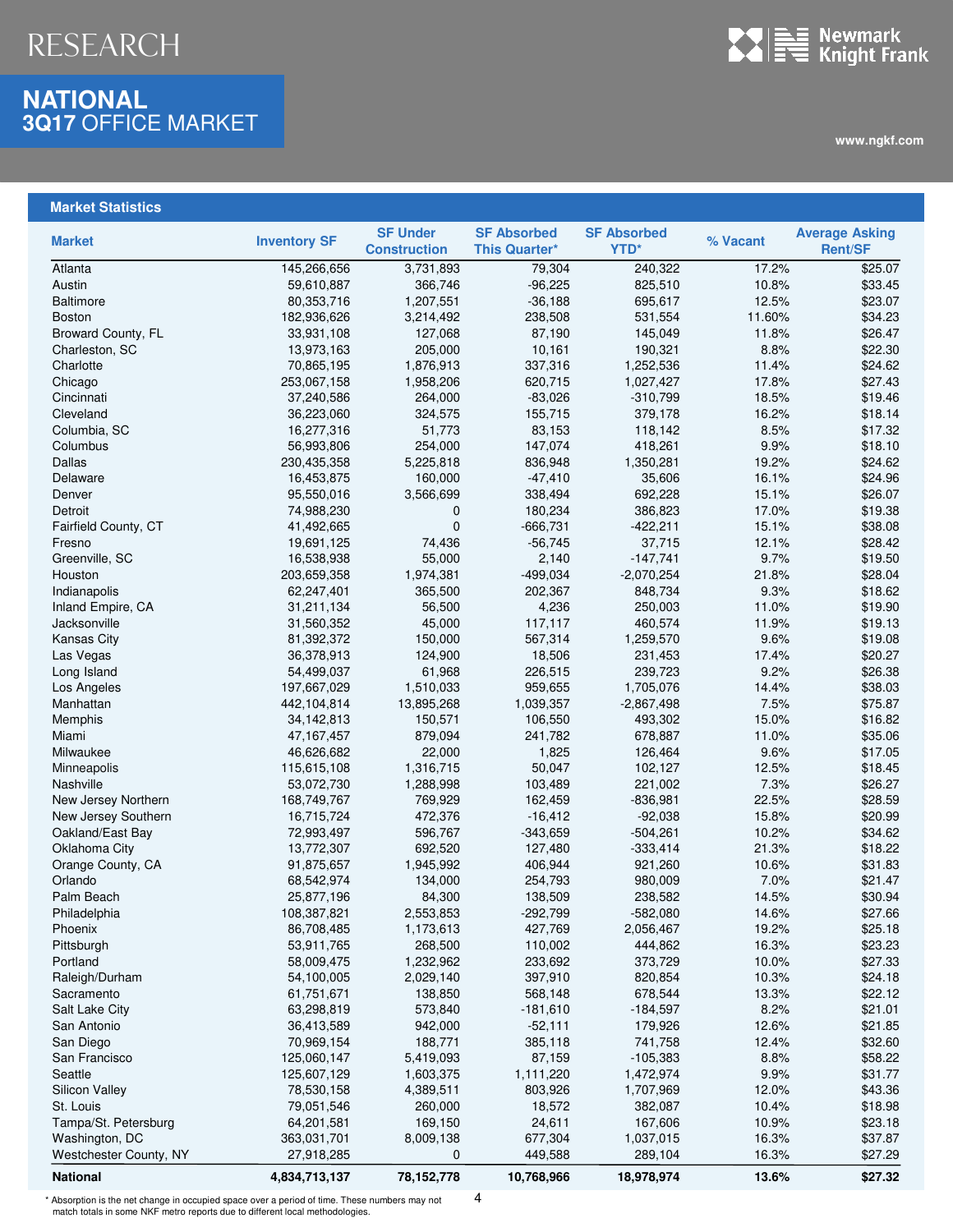

### **NATIONAL 3Q17** OFFICE MARKET

# Economic Conditions

The U.S. economy grew at an annual rate of 3.1% during the second quarter, according to the Bureau of Economic Analysis' third estimate, released in September. Notably, second quarter GDP was the highest since the first quarter of 2015. Steady job growth has underpinned the nation's recent economic performance. The unemployment rate has remained mostly unchanged since April, holding between 4.3% and 4.4% over the past five months, reflecting an economy near full employment. Employers added 169,000 new jobs in August 2017 and an average of 187,000 per month for the first eight months of the year. September data reflected a loss of 33,000 jobs, but the data was heavily impacted by Hurricanes Harvey, Irma, and Maria, and should be set aside for now.

As was widely expected, the Federal Reserve raised the federal funds rate at its June meeting, with another hike likely in December even with inflation remaining weak. Congressional decisions on the FY 2018 budget have been deferred until December, which may impact domestic spending in 2018.



#### **Employment By Industry**







#### **Consumer Price Index (CPI) Employment Growth by Industry** -1.0% -0.5% 0.0% 0.5% 1.0% 1.5% 2.0% 2.5% 3.0% 3.5% 4.0% Aug-12 Aug-13 Aug-14 Aug-15 Aug-16 Aug-17 Total CPI Core CPI<sup>\*</sup> 12-Month % Change, Not Seasonally Adjusted \* Excludes food and energy, which can be volatile

Source: U.S. Bureau of Labor Statistics



Source: U.S. Bureau of Labor Statistics